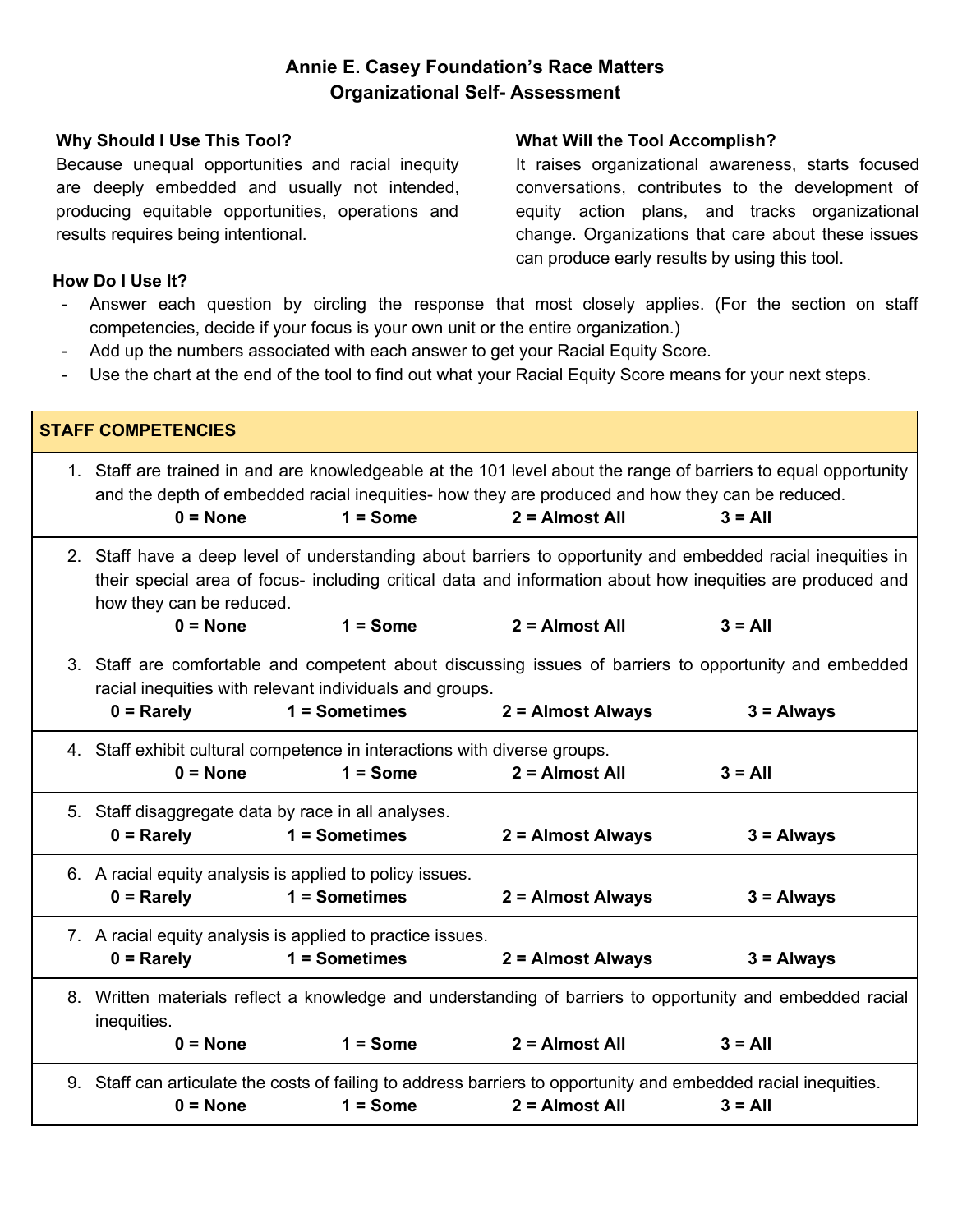## **Annie E. Casey Foundation's Race Matters Organizational Self- Assessment**

| <b>ORGANIZATIONAL OPERATIONS</b> |                                                                                                                                                                                                                                                                                       |                                                                                                                                                |           |  |  |
|----------------------------------|---------------------------------------------------------------------------------------------------------------------------------------------------------------------------------------------------------------------------------------------------------------------------------------|------------------------------------------------------------------------------------------------------------------------------------------------|-----------|--|--|
|                                  | and are articulated in a mission/vision statement.<br>$0 = No$                                                                                                                                                                                                                        | 1. Removing barriers to opportunity and disparity/disproportionality reduction are explicit goals of the work<br>1 = Moving In That Direction  | $2 = Yes$ |  |  |
|                                  | reducing racial disparity/disproportionality.<br>$0 = No$                                                                                                                                                                                                                             | 2. The unit has an internal team that guides the ongoing work of removing barriers to opportunity and<br>1 = Moving In That Direction          | $2 = Yes$ |  |  |
|                                  | reflected in resource allocations.<br>$0 = No$                                                                                                                                                                                                                                        | 3. The organization's goals of reducing barriers to opportunity and racial disparities/ disproportionality are<br>1 = Moving In That Direction | $2 = Yes$ |  |  |
|                                  | 4. Investments promote capacity-building and asset-building for people and communities of color.<br>$1 =$ Sometimes<br>2 = Almost Always<br>$0 =$ Rarely<br>$3 =$ Always                                                                                                              |                                                                                                                                                |           |  |  |
|                                  | 5. Results of investments show opportunity for all and a reduction in racial disparities/ disproportionality.<br>1 = Sometimes<br>2 = Almost Always<br>$3 =$ Always<br>$0 =$ Rarely                                                                                                   |                                                                                                                                                |           |  |  |
|                                  | $0 = No$                                                                                                                                                                                                                                                                              | 6. The organization has a deliberate plan to develop and promote the leadership of staff of color.<br>1 = Moving In That Direction             | $2 = Yes$ |  |  |
|                                  | 7. The organization has regular trainings and discussions at the staff and/or board levels about removing<br>barriers to opportunity and reducing racial disparities and disproportionality, both internally and externally.<br>1 = Moving In That Direction<br>$0 = No$<br>$2 = Yes$ |                                                                                                                                                |           |  |  |
|                                  | 8. The organization regularly assesses workforce composition by race/ethnicity and develops/implements<br>strategies for increasing diversity at all levels.<br>$0 = No$<br>1 = Moving In That Direction<br>$2 = Yes$                                                                 |                                                                                                                                                |           |  |  |
|                                  | $0 = No$                                                                                                                                                                                                                                                                              | 9. The environment of the organization (food, art, holiday activities, etc) is multicultural.<br>1 = Moving In That Direction                  | $2 = Yes$ |  |  |
|                                  | inequities in the workplace.<br>$0 = No$                                                                                                                                                                                                                                              | 10. The organization has a mechanism in place to address complaints about barriers to opportunity and racial<br>1 = Moving In That Direction   | $2 = Yes$ |  |  |
|                                  |                                                                                                                                                                                                                                                                                       |                                                                                                                                                |           |  |  |

**NOW:** Add up the numbers associated with each answer to get your Racial Equity Score.

# **My Racial Equity Score is \_\_\_\_\_\_\_\_\_\_\_\_**

**FINALLY:** Use the chart below to see what your next steps should be.